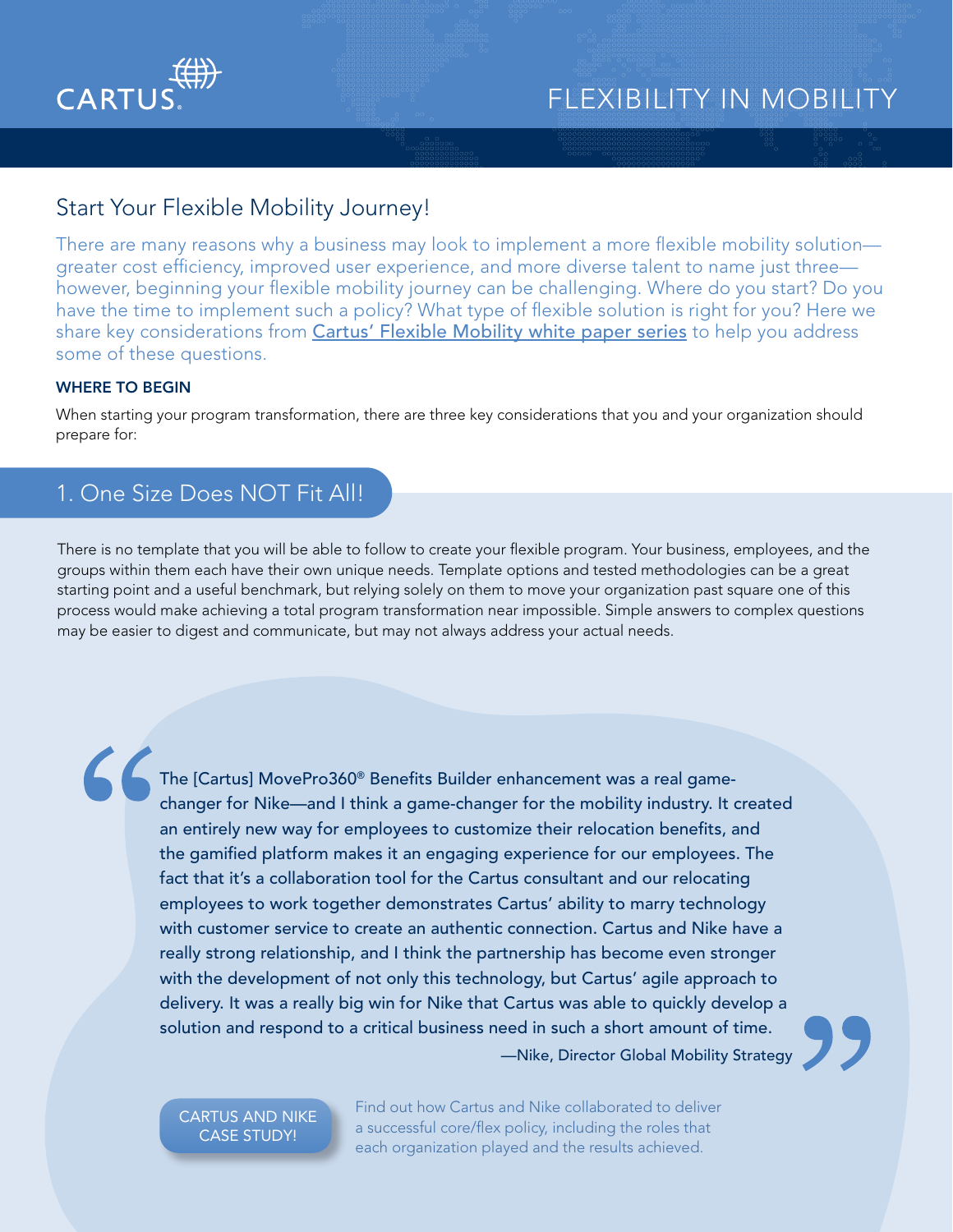



## 2. Prepare to Invest Significant Time and Effort

Even with analytical tools and user interfaces, designing and implementing an effective flexible relocation model is not as simple as flipping a switch. There will be questions, data to gather, opinions to collate, numbers to crunch, feedback to assess, and communications to send. Your in-house HR/ mobility team, whether working alone or with an external relocation services partner, should prepare to engage fully and invest the time to ensure your new policy is fit for purpose.

### THE MOST COMMON FLEXIBLE MOBILITY APPROACHES:

- Tiered Policy: Employee gains access to varying degrees of services based on job band
- Defined Policy: Employee gains access to services and benefits defined by move-type
- Lump Sum: Employee provided a calculated sum to self-manage relocation
- Business-driven Flex: Defined services to a specific employee/ group, based on perceived need
- **Cafeteria Model:** Flex-lite option, with employee selecting support options within defined framework
- **Core/flex:** All employees receive core benefits and select flexible services based on individual need
- Total Flex: Expanded core/flex model with enhanced decision on service allocation, inclusive of cashout options

For more on the benefits and challenges of each of these policy-types, read the Cartus white paper, *[Demystifying Flexible Mobility](https://cartus.com/files/3616/1971/3402/Demystifying_Flexible_Mobility_Dispelling_Myths-2021-04.pdf).*

### 3. Understand Your Unique Business Priorities

When considering designs for your flexible policy, you may find yourself weighing the merits of employee experience versus cost containment, or technology integration versus the need to make changes on a strict timescale. The default instinct, of course, is to say, "I want it all." While this is an admirable goal, we recommend assessing all your business objectives for a policy transformation and ranking them in order of priority. If a decision supports one priority at the expense of another, ranking your priorities can speed up decision making during the design process. It can also provide initial guidance on the type of flexible policy that is most suited to your organization.